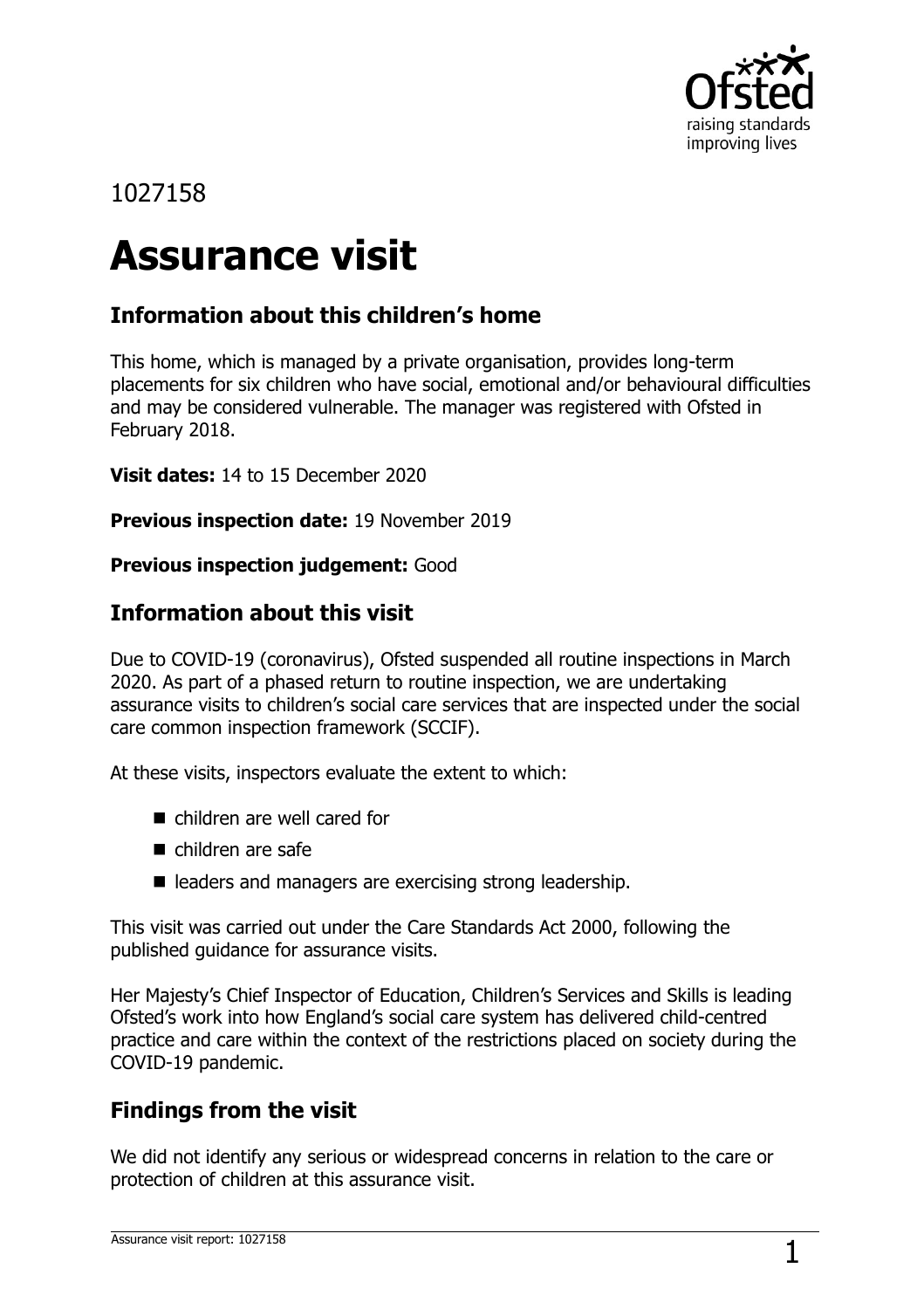

#### **The care of children**

Six children live at this home. No children have moved in or out of the home since 1 April 2020.

The manager's and staff's responses to the COVID-19 pandemic are effective. The staff are creative in their use of time and space to ensure that children are suitably occupied. Some of the children continued with formal education during the COVID-19 national lockdown period in 2020. On occasion, the children had to self-isolate. This interrupted their education. However, the staff provided a variety of activities to promote the children's educational engagement. The staff managed self-isolation periods safely, and no children tested positive for COVID-19. A robust protocol is in place to ensure that the staff and the children take appropriate measures to reduce the likelihood of transmission of the infection.

Positive relationships are a strength of the home. The children spoke about being loved and feeling part of a family. The staff and children display verbal and physical affection towards one another and there is great warmth in these interactions.

Children benefit from participating in a variety of activities such as karate and motocross, and volunteering at a farm. Some of the children have enjoyed holidays in Scotland and Skegness. The staff encourage the children's participation in activities that are personalised to their specific preferences. This helps children to develop their confidence and build on their networks outside the home.

External professionals were complimentary about the care that the staff provide for the children. External professionals recognise the progress that the children make because they live at the home. The children recognise their own progress and spoke about these improvements with pride.

#### **The safety of children**

Following a child's significant self-harm incident, the manager worked collaboratively with external professionals to ensure that the child's return to the home from hospital was safe. Effective responsive measures were implemented to ensure the child's safety. These measures consisted of increased staffing, the installation of anti-ligature fixtures and additional training for the staff. The measures led to the child's behaviours stabilising, and reduced the risk of harm.

The staff use key-working sessions to address the children's risk-taking behaviours. These sessions increase the children's awareness of dangers such as online gaming, alcohol misuse and substance misuse, and help to deter further occurrences.

Overall, the risk assessments outline the children's risks and the strategies for reducing these. However, not all the children's risks are recorded. This gap in recording creates the opportunity for error. The impact of this shortfall is reduced because the staff know how to manage the children's risk-taking behaviours.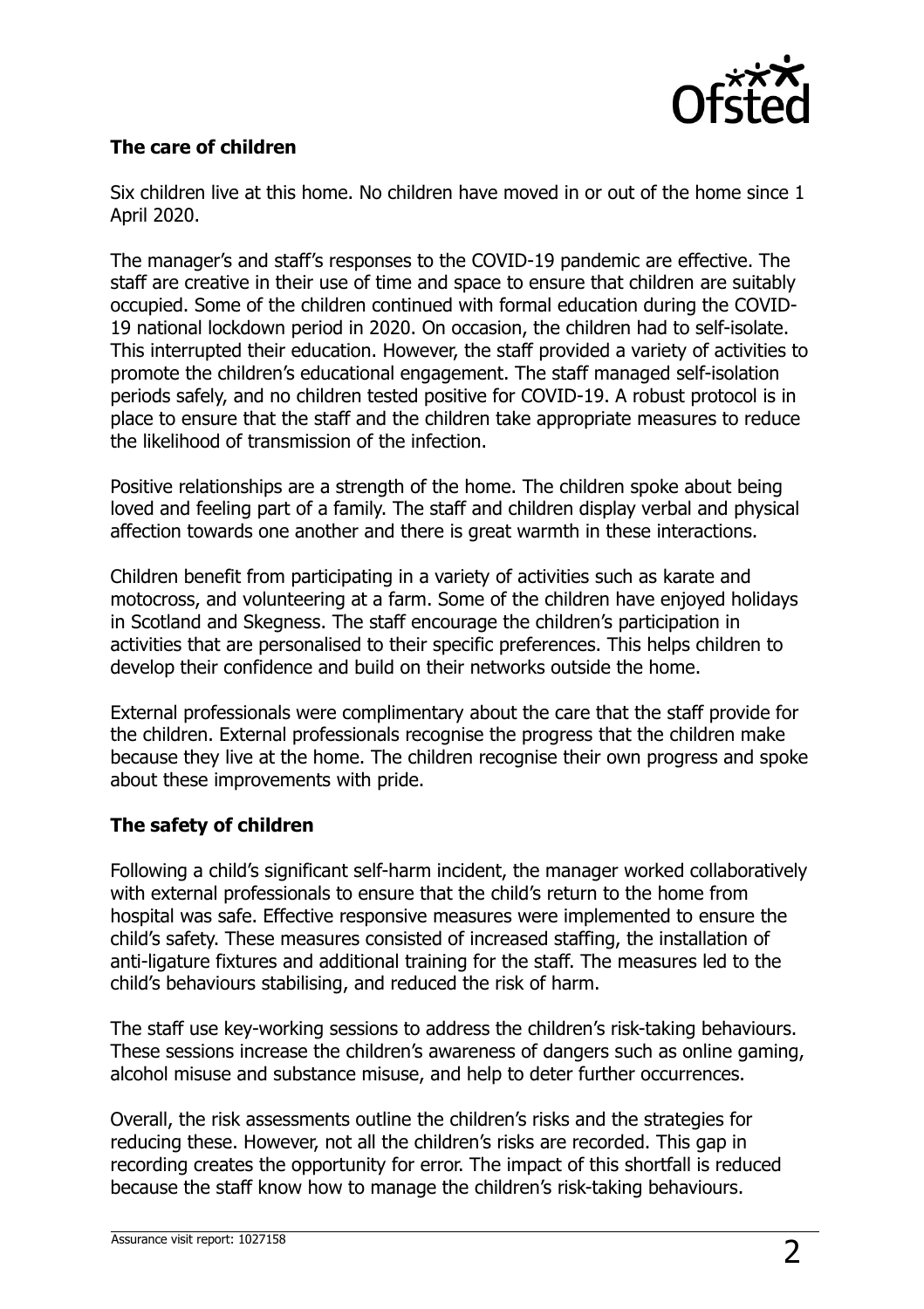

Restraint is used proportionately and only after de-escalation strategies have been exhausted. Sanctions are used creatively to educate the children and increase their understanding of negative behaviours they have displayed.

#### **Leaders and managers**

The manager is well respected by the staff team. The staff said that she is approachable, supportive and has the children's welfare at the heart of her practice.

Internal monitoring is good. The reports evaluate and review the quality of care in a detailed manner. The reports identify strengths and areas for improvement.

The independent visitor's reports detail the experiences and progress of the children. The reports are comprehensive, concise and evaluative. These evaluations help drive improvements at the home. On one occasion, the independent visitor's report was not submitted to Ofsted. This prevented Ofsted from having oversight of the home.

Staff team meetings take place regularly. These meetings provide an opportunity for the manager to discuss operational aspects of the home and to address staff practice concerns as they arise. The blend of mentoring and guidance provided by the manager improves the quality of care that the staff provide for the children.

The manager ensures that the staff receive regular supervision. The staff said that their supervision enables them to successfully develop in their roles. The staff's training is up to date and responsive to the children's needs.

## **What does the children's home need to do to improve?**

#### **Statutory requirements**

This section sets out the actions that the registered person(s) must take to meet the Care Standards Act 2000, Children's Homes (England) Regulations 2015 and the 'Guide to the children's homes regulations including the quality standards'. The registered person(s) must comply within the given timescales.

| <b>Requirement</b>                                                                                                      | Due date            |
|-------------------------------------------------------------------------------------------------------------------------|---------------------|
| The protection of children standard is that children are<br>protected from harm and enabled to keep themselves safe.    | 31 December<br>2020 |
| In particular, the standard in paragraph (1) requires the<br>registered person to ensure-                               |                     |
| that staff $-$                                                                                                          |                     |
| assess whether each child is at risk of harm, taking into<br>account information in the child's relevant plans, and, if |                     |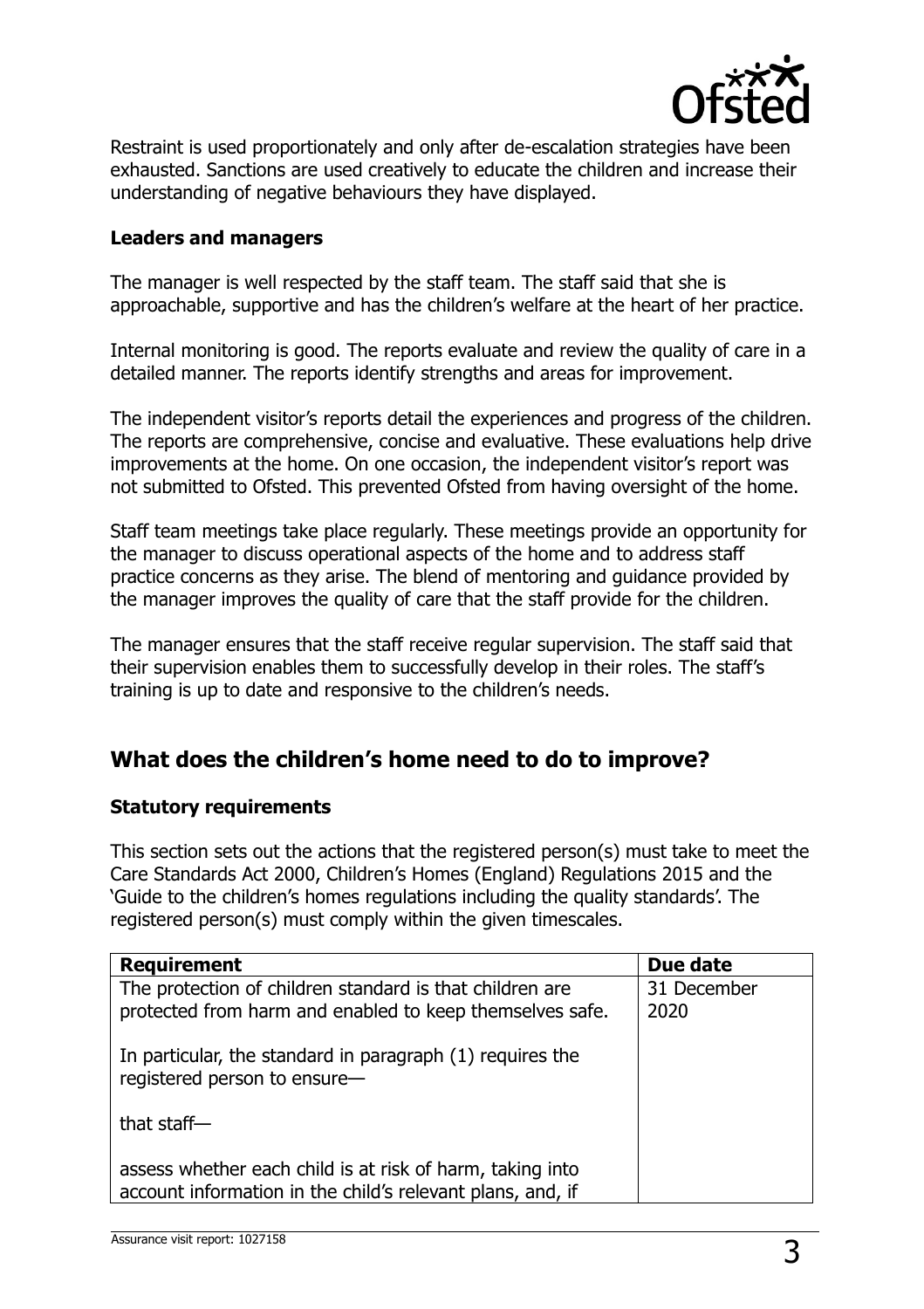

| necessary, make arrangements to reduce the risk of any<br>harm to the child. (Regulation 12 $(1)$ $(2)(a)(i)$ ) |                     |
|-----------------------------------------------------------------------------------------------------------------|---------------------|
| In particular, ensure that risk assessments accurately reflect<br>children's risks and reduction strategies.    |                     |
| The independent person must provide a copy of the<br>independent person's report to-                            | 31 December<br>2020 |
| HMCI. (Regulation 44 $(7)(a)$ )                                                                                 |                     |

# **Children's home details**

**Unique reference number:** 1027158

**Registered provider:** Unique Care Homes Support Limited

**Registered provider address:** 2nd Floor Maybrook House, Queensway, Halesowen, Worcestershire B63 4AH

**Responsible individual:** Janet Porter

**Registered manager:** Sarah Mansi

## **Inspector**

Lianne Bradford, Social Care Inspector